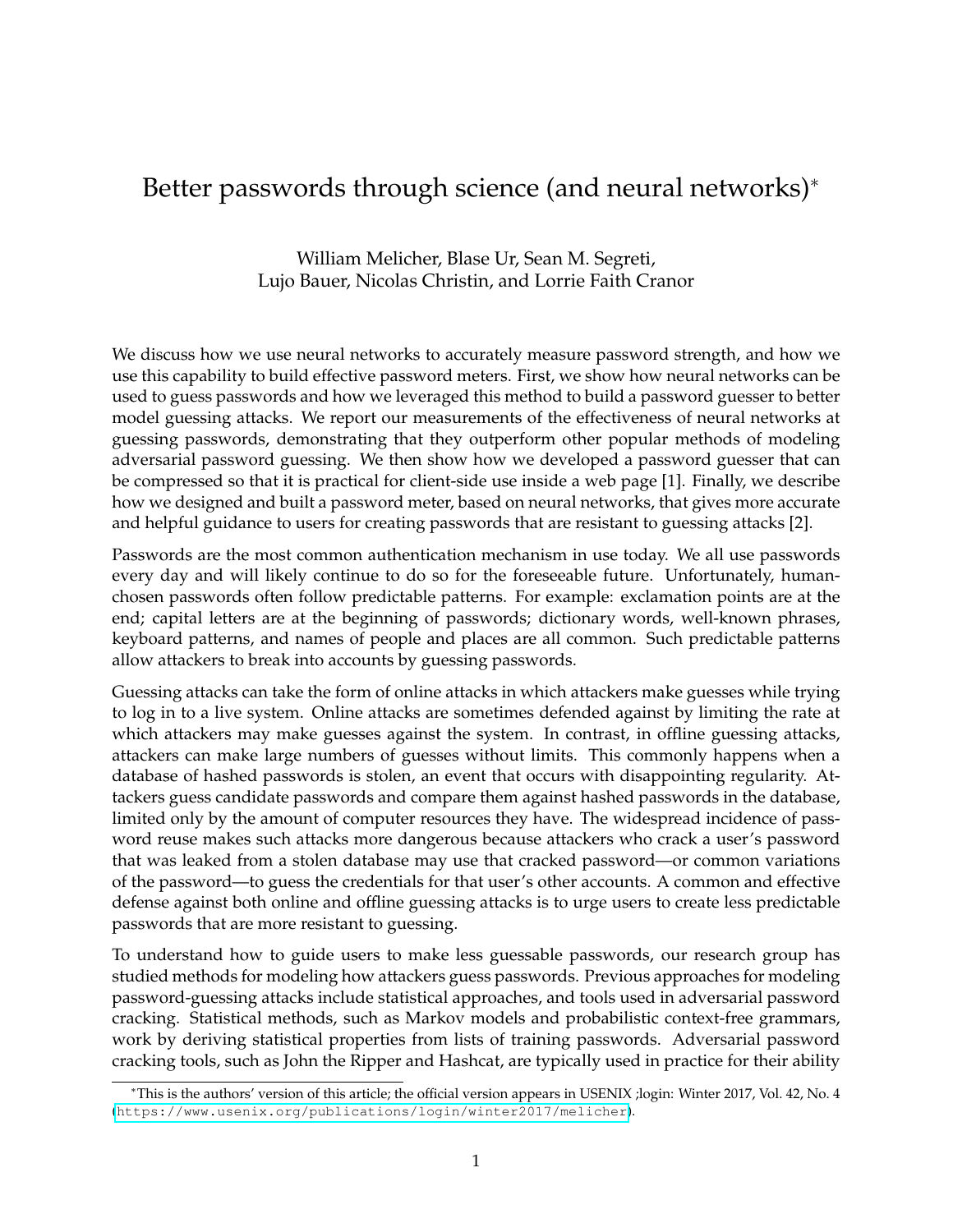to crack hashed passwords quickly; often they are configured by experts to craft special password cracking rules for specific password sets. Prior work from our group has studied these approaches, and shown how the combination of multiple automated approaches approximates the ability of professional human experts to guess passwords [3]. However, modeling a guessing attack in which attackers can make large numbers of guesses often requires servers with tens of CPU cores and with gigabytes of disk space for storing models of password guessing. Such models are not practical for giving real-time feedback to users during password creation; users can't download gigabytes of data or wait days or weeks to get feedback for creating a password.

Due to the challenges of accurately modeling password attacks, most password meters are unable to provide data-driven, principled feedback to users during password creation. Meters will typically calculate some combination of a variety of heuristics—such as the number of special characters used or the length of the password—which often has little correlation to the resistance of passwords to guessing attacks [4]. When faced with such meters, users often make predictable modifications in order to satisfy the meter's strength estimate, such as adding an exclamation point to the end of their password. However, because attackers are also aware of the predictable patterns in password construction, such modifications do little to improve the password's resistance to guessing. In addition, meters are often incapable of providing positive advice or giving users suggestions about how to make passwords better, instead rating a password as simply "weak" or "fair."

# **Design of a neural network guesser**

Neural networks are a machine-learning technique that is particularly adept at fuzzy classification problems and problems dealing with computer processing of natural language. The intuition for our approach was that, because the task of guessing passwords in an adversarial attack is conceptually related to generating natural language, neural networks would be well suited to our goal of modeling guessing attacks. Recently, the machine-learning community has showed how to use neural networks to generate text, which our approach leverages [5]. Generating a password with a neural network involves repeatedly predicting the next character of a password to build up the password one character at a time. This process can be extended to generate large numbers of probable passwords. During training, the neural network is taught to predict the next character when given a real password fragment. The neural network can then learn to recognize highlevel patterns that often arise in password construction, such as keyboard patterns or exclamation points at the end of a password.

We tried many different variations and tunings for training our neural network guesser. When training neural networks, there is a large design space of different parameters and design decisions to explore for better performance. We experimented with a wide range of different parameters including: the number of parameters in the model; the method of representing password characters; different recurrent neural-network architectures; using different types of training data; and using a technique called transference learning, which specializes neural network predictions for different situations. At the end of these experiments, we had a neural-network training methodology that we found was most accurate for our application of guessing passwords. Additionally, we used a technique of modeling password guessing to arbitrarily high numbers of guesses by employing Monte Carlo methods [6], allowing us to accurately model password guessability against nation-states or other extremely powerful adversaries who have huge resources for cracking passwords.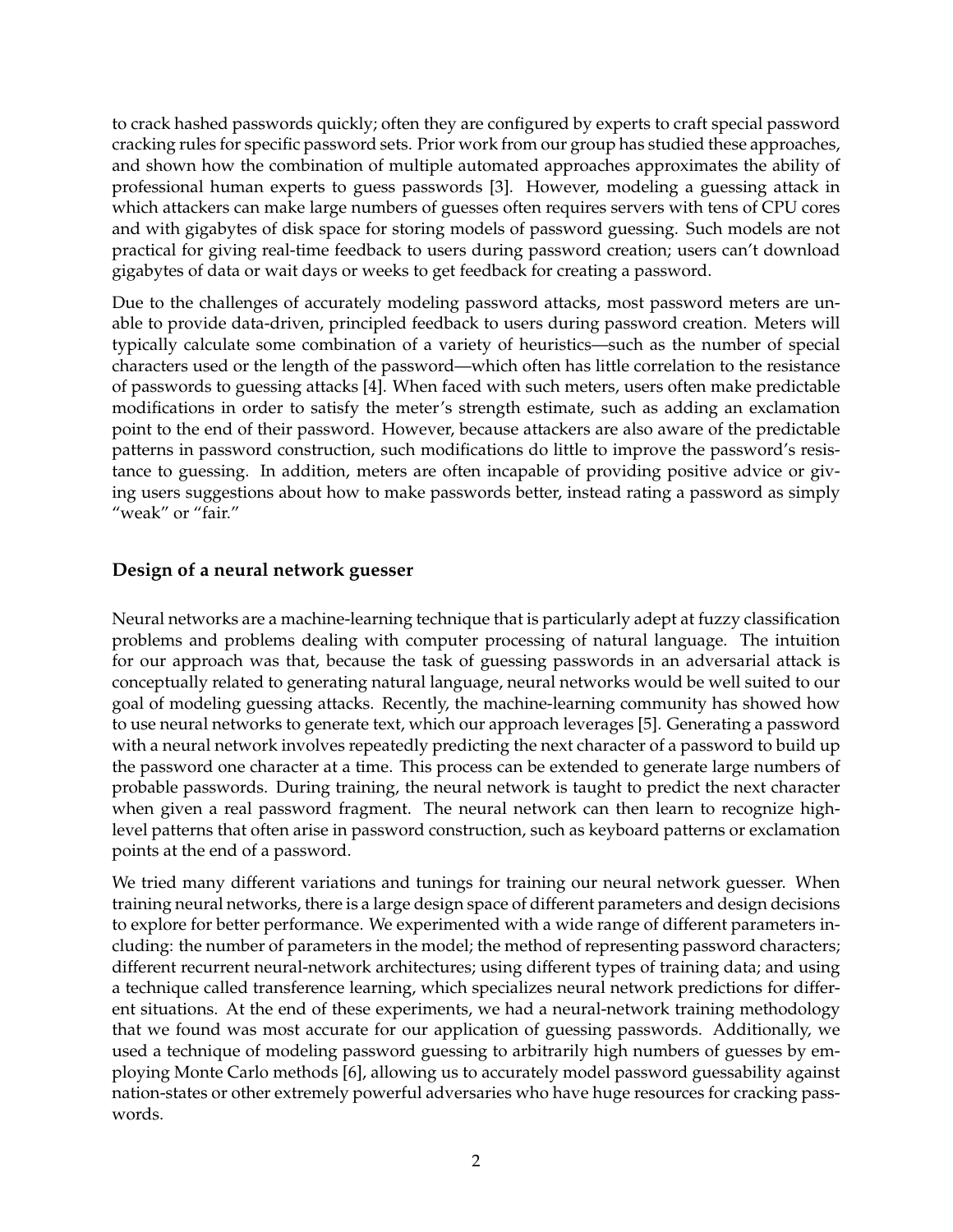<span id="page-2-0"></span>

(a) Guessing passwords that must be more than eight characters.

(b) Guessing passwords that are required to be more than eight characters long and have a mix of character classes.

(c) Guessing passwords that are required to be more than 12 characters long and have a mix of character classes.

Figure 1: Comparison of the ability of different password methods to guess passwords. The xaxis of each graph shows the number of guesses made in log scale. The y-axis shows the percent of passwords guessed. Higher lines on the graph represent more accurate guessing. "Neural" shows the performance of our neural-network approach; "Markov" the Markov model approach; "PCFG" probabilistic context free grammars; "JTR" John the Ripper; "Hashcat" shows the performance of Hashcat; and "MinGuess" shows a combination of all approaches, where a password receives the minimum guess number from all approaches. Each graph shows passwords created under a different policy—requiring a different minimum length and different mix of character classes (uppercase and lowercase characters, digits, and symbols).

When designing our neural-network guessing method, we tested it against the best tunings of other methods for guessing passwords. In addition, during development of our neural-network guesser, we comprehensively tested various different versions of the neural-network guesser against each other to find the best method. We measured the performance of our guessing approaches both on real passwords collected in recent password leaks and on passwords we have collected in our research studies, allowing us to compare the performance of guessing methods in a wide variety of password policies and situations. To train our guessing methods in our experiments we require large numbers of real passwords, which we obtained from leaked password lists. In total, our dataset of passwords contained over 100 million passwords from more than 20 password leaks. This huge amount of data on real-world passwords allows machine-learning techniques to infer deep insights into password construction and to have the predictive power to model common password patterns.

We found that the neural networks guessed passwords more accurately than any other individual method for guessing passwords. However, while our best performing neural networks often performed close to an optimal guessing strategy, the combination of all methods including neural networks (MinGuess in Figure [1\)](#page-2-0), performed better than just neural networks alone, showing that a combination of many models is still better than any individual method. Nonetheless, if one is limited to only one method for estimating password strength, neural networks are the most accurate. Figure [1](#page-2-0) shows a selection of some of our results on guessing accuracy for different conditions; the neural network approach guesses a larger proportion of passwords over the same number of guesses as other methods. This finding holds to various degrees across all of our test sets; although, we find that neural networks are particularly accurate when guessing passwords made under the more exotic, stronger password policies, which are becoming increasingly common as password guessing abilities increase.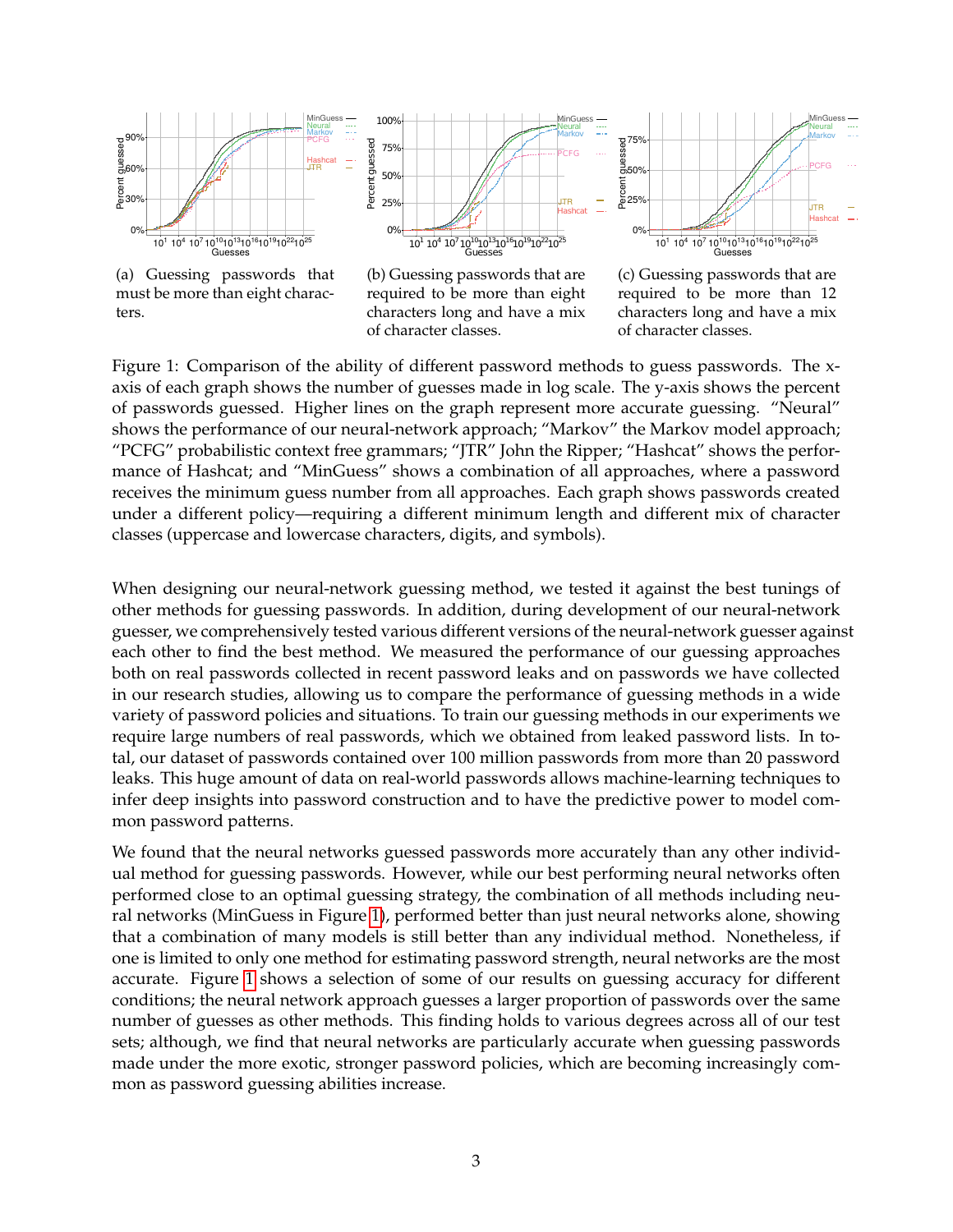# **Design of a client-side password strength estimator**

Besides increasing the accuracy of existing password strength models, we also strove to develop more practical models. Previous methods for modeling adversarial password cracking require large amounts of disk space or bandwidth—hundreds of megabytes or gigabytes—and take hours or days to calculate measures of password strength. In contrast, to give real-time feedback to users during password creation, models must be smaller to download and give quick results. For this application, we wanted a model that was less than one megabyte to download, which is roughly half the size of an average web page. Additionally, in the context of real-time feedback, a model must calculate a measurement of password strength within a fraction of a second—ideally below the threshold of human recognition, which is roughly 100ms. In addition to these properties, the measurement should be accurate, and the model should run inside of a web browser, which means that JavaScript is the most viable execution platform.

Given the challenges of implementing accurate password-strength measurement on resourceconstrained clients, it might be tempting to use a system architecture where the password model is stored on a server and only measurement results are communicated to the client. However, in many situations the user's password should never be sent to the server for security reasons, for example, in the case of device encryption software, keys that protect cryptographic credentials, or the master password for a password manager. Even in cases where the user's password is eventually sent to an external server, using a remote password-strength measurement mechanism may allow powerful side channels based on keyboard timing, message size, and caching [7]. For these reasons, we preferred architectures where password modeling and strength estimation are done entirely on the client side. This design decision has the added benefit of being easier for web administrators to deploy.

To summarize our technical approach to meeting these goals: We started by training a neural network with fewer parameters—the features of the model that define how to predict the next character. Using this less complex model made the network smaller, but did not sacrifice much accuracy compared to our best-performing network. Then, we reduced the precision of the already shrunken neural network's parameters, again trading off space for some accuracy. Finally, we used standard lossless compression methods to further shrink the size of the model, eventually reaching a model size of 850KB. To make our network produce low-latency results, we pre-computed an approximate mapping for estimating the strength of the password, which is sent to the client along with the network. In addition, we cached specific intermediate computations, so that the common case, in which a character is added to the end of the password, is quicker because the strength estimator only needs to update its previous computation. We were able to get the average response time to be 17ms for this common case. Some of our optimizations sacrificed accuracy for the sake of quicker results or a smaller model; we empirically measured the impact that such optimizations introduced and found the error rate to be small enough to be acceptable for our purposes. In addition, we tuned the network so that it was much more likely that we would make safe errors—underestimating a password's strength—than unsafe errors.

We compared the accuracy of our client-side strength estimation based on neural networks to existing password meters: zxcvbn and Yahoo's password meter. zxcvbn, in particular, measures password strength using a number of highly tuned heuristics for password strength. We found that our method of measuring password strength to be more accurate—correlating more highly with password strength measured by simulating a guessing attack—than either meter, having between 39% and 83% fewer unsafe errors, depending on the meter and the password policy.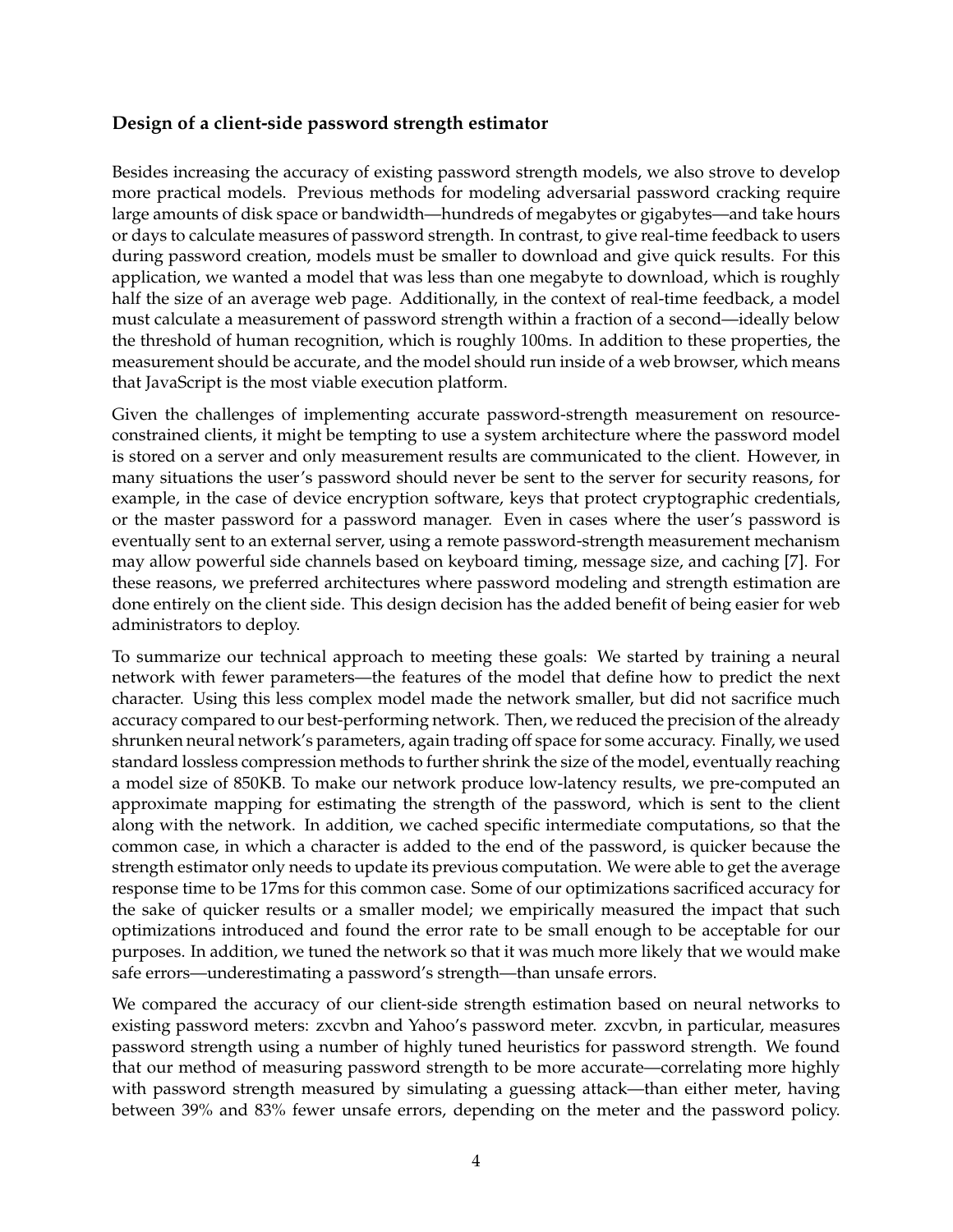At the same time, our strength measurement also had fewer safe errors. In addition, our more principled method of simulating adversarial guessing entirely on the client-side has the benefit that it can be easily reconfigured—by re-training the neural network—for new password policies or new situations. We know that certain password sets often have special patterns that are unique to that set, for example, passwords for a sports website may contain more sports terminology than other password sets. Our method would be able to be easily retargeted to learn such patterns.

#### **Design of a password meter**

While the development of an accurate client-side strength-estimation tool is necessary for a password meter, it is not sufficient. There is a gap between a practical measurement of strength and providing effective realtime feedback about how to make a better password. We wanted to bridge this gap. Our main goal was to give human-understandable feedback about password creation; our neural-network strength estimation by itself can tell the user that a password is weak or strong, but it cannot say how to improve the password to be more resistant to guessing. To accomplish this, we aimed to give two types of suggestions: First, we wanted to be able to provide concrete suggestions for specific passwords that are stronger. Second, we wanted to provide high-level guidance to users that is specific to their exact situation, for example, notifying users that using capital letters at the beginning of the password is a common pattern, and does not meaningfully improve the strength of their password.

<span id="page-4-0"></span>

Figure 2: Screenshot of our password meter's interface. The bar shows the strength estimate of the user's password. The popup dialog shows specific password feedback based on the user's password.

We developed a password meter that achieves these goals. Our meter combines the accuracy of our neural-network strength measurement with a series of data-driven heuristics that provide human-understandable feedback about the user's password. Figure [2](#page-4-0) shows an example of our meter in use. Our meter uses the neural network to control the bar that shows how strong the user's password is, while using the data-driven heuristics additionally give the user specific feedback about how to improve their password. The meter can also provide a concrete suggestion for how to change the password so that it will be stronger. It does so by creating several candidate suggestions that are similar to the user's chosen password and then using the neural network to gauge their strength. Only those candidate passwords that are judged stronger by the network are shown to the user.

We tested whether the meter helps users to create stronger passwords. We recruited participants to create a password for a hypothetical high-value, online account in a variety of different conditions—some participants used our meter during password creation, some used modified versions of our meter, and some did not have the benefit of any meter. Similar methodology has been used in prior work by our group for measuring the impact of a variety of different conditions on the security and usability of human-chosen passwords [8, 9].

We found that participants who used the meter created passwords that were 44% more resistant to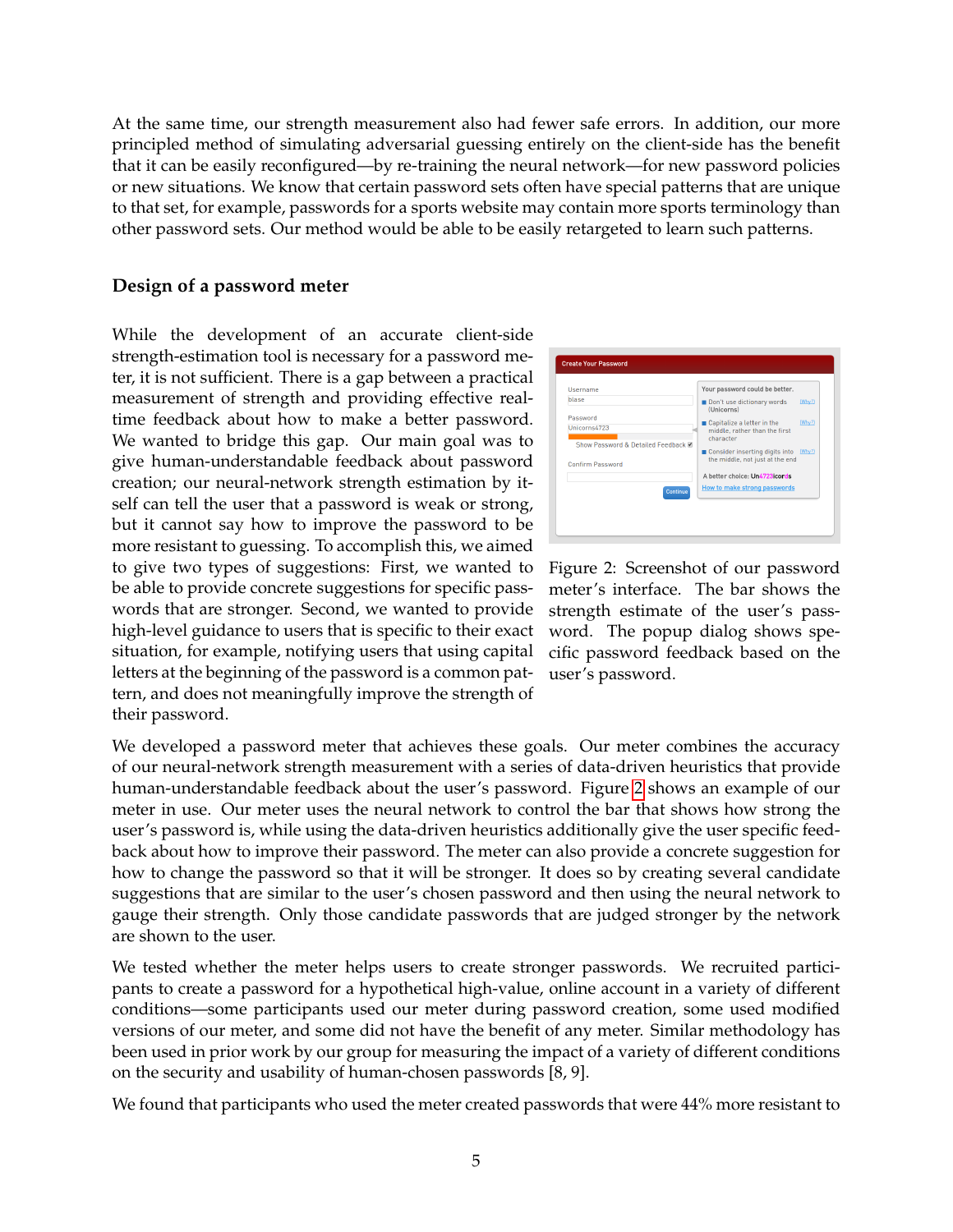guessing attacks than those who did not. Interestingly, we also found that participants who saw the human-readable suggestions produced even stronger passwords than those who only saw the measurement of strength. This implies that not only does providing real-time strength estimates help users make stronger passwords, but also that providing actionable suggestions about what users should do provides additional benefit.

## **Conclusion**

We showed how neural networks can be used to guess passwords, and that they can do so more accurately than other methods for adversarial password guessing. We also showed how leveraging neural networks can lead to more practical estimations of password strength on resourceconstrained client machines in real time. Finally, we built and tested a password meter, based on neural networks, that gives human-understandable feedback and guides users to make better passwords. We have released our meter as open source software (at [https://github.com/](https://github.com/cupslab/neural_network_cracking) [cupslab/neural\\_network\\_cracking](https://github.com/cupslab/neural_network_cracking) and [https://github.com/cupslab/password\\_meter](https://github.com/cupslab/password_meter)), and invite people to use it.

## **Acknowledgments**

We would like to thank Mahmood Sharif for participating in discussions about neural networks and Dan Wheeler for his feedback. This work was supported in part by gifts from the PNC Center for Financial Services Innovation, Microsoft Research, John & Claire Bertucci, and a gift from NATO through Carnegie Mellon Cylab.

## **References**

[1] William Melicher, Blase Ur, Sean M. Segreti, Saranga Komanduri, Lujo Bauer, Nicolas Christin, and Lorrie Faith Cranor. "Fast, Lean, and Accurate: Modeling Password Guessability Using Neural Networks." In *Proceedings of 25th USENIX Security Symposium*. 2016.

[2] Blase Ur, Felicia Alfieri, Maung Aung, Lujo Bauer, Nicolas Christin, Jessica Colnago, Lorrie Faith Cranor, Harold Dixon, Pardis Emami Naeini, Hana Habib, Noah Johnson, and William Melicher. "Design and evaluation of a data-driven password meter." In *Proceedings of the 2017 CHI Conference on Human Factors in Computing Systems*. ACM, 2017.

[3] Blase Ur, Sean M. Segreti, Lujo Bauer, Nicolas Christin, Lorrie Faith Cranor, Saranga Komanduri, Darya Kurilova, Michelle L. Mazurek, William Melicher, and Richard Shay. "Measuring Real-World Accuracies and Biases in Modeling Password Guessability." In *Proceedings of the 24th USENIX Security Symposium*. 2015.

[4] Xavier de Carné de Carnavalet and Mohammad Mannan. "From Very Weak to Very Strong: Analyzing Password-Strength Meters." In *Proceedings of the 18th Network and Distributed System Security Symposium.* 2014.

[5] Ilya Sutskever, James Martens, and Geoffrey E. Hinton. "Generating text with recurrent neural networks." In *Proceedings of the 28th International Conference on Machine Learning (ICML-11).* 2011.

[6] Matteo Dell'Amico and Maurizio Filippone. "Monte Carlo strength evaluation: Fast and reliable password checking." In *Proceedings of the 22nd ACM SIGSAC Conference on Computer and Communications Security.* ACM, 2015.